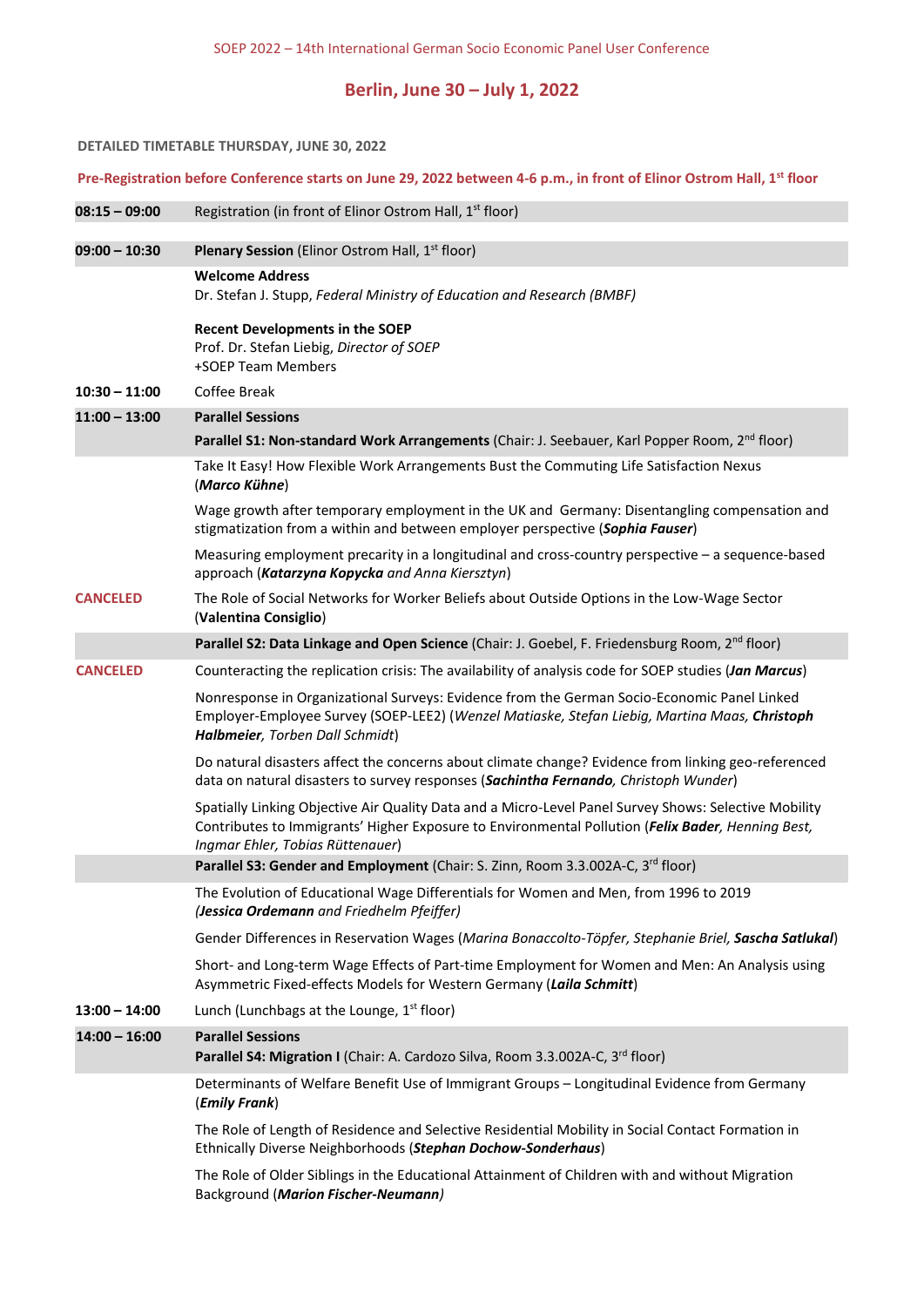### SOEP 2022 – 14th International German Socio Economic Panel User Conference

|                 | Comparative Advantages, Gender Roles, and Socio-economic Returns to Migration Decisions - A Cross<br>National Analysis (Veronika Eberharter)                           |
|-----------------|------------------------------------------------------------------------------------------------------------------------------------------------------------------------|
|                 | Parallel S5: Social Policy and Employment (Chair: C. Schröder, Karl Popper Room, 2 <sup>nd</sup> floor)                                                                |
|                 | Biased Wage Expectations and Female Labor Supply (Maximilian Blesch, Philipp Eisenhauer, Peter<br>Haan, Boryana Ilieva, Annekatrin Schrenker, Georg Weizsäcker)        |
|                 | The components of earnings growth risk and income insurance: The German case ( <b>Niklas Isaak</b> and<br>Robin Jessen)                                                |
|                 | Employment responses to pension wealth effect (Sebastian Becker, Hermann Buslei, Johannes Geyer,<br><b>Peter Haan) CHANGE OF PRESENTER</b>                             |
|                 | Do payroll taxes traditionalize the employment of coupled women? (Andreas Haupt and Manuel<br>Schechtl)                                                                |
|                 | <b>Parallel S6: Education</b> (Chair: D. Graeber, F. Friedensburg Room, 2 <sup>nd</sup> floor) CHANGE OF CHAIR                                                         |
|                 | Early exposure makes the entrepreneur: The influence of economics education in school on<br>entrepreneurship (Lukas Mergele)                                           |
|                 | Educational and Labor Market Consequences of Enforcing Right-Handedness: Sinister Results from an<br>Educational Policy (Daniel Witt, Silke Anger, Guido Heineck)      |
|                 | Overeducation in East and West Germany, 1990 to 2017 - Scarring Effects of GDR Education and Work<br>Experience? (Marvin Bürmann)                                      |
|                 | Does the impact of extracurricular activities vary by parental socioeconomic status? An analysis of<br>adolescents' cognitive skills (Henriette Bering, Wiebke Schulz) |
| $16:00 - 16:30$ | <b>Coffee Break</b>                                                                                                                                                    |
| $16:30 - 17:30$ | Keynote Speech I: Technological Change and Job Quality<br>(Chair: Stefan Liebig, Elinor Ostrom Hall, 1 <sup>st</sup> floor)                                            |
|                 | Arne L. Kalleberg, University of North Carolina at Chapel Hill                                                                                                         |
| $17:30 - 18:10$ | Poster Session (Chair: J. König., Coffee Break Area/Hallway, 1 <sup>st</sup> floor)                                                                                    |
|                 | The effect of children on health (Beatrice Baaba Tawiah)                                                                                                               |
|                 | The Role of Parental Support in the Formation of Personality within Families (Lea Katharina Kröger,<br>Jonas Radl)                                                     |
|                 | Life Satisfaction and Union Membership in Germany (Björn Becker, Laszlo Goerke, Yue Huang)                                                                             |
|                 | Family conflicts in environmental concerns 1984-2019 – within or in between?<br>(Paulo Emilio Isenberg Lima)                                                           |
| 18:30           | Conference Get-Together @KARLSSON Penthouse (Taubenstr. 30)<br>(partly sponsored by the Society of Friends of DIW Berlin, VdF)                                         |

**Please scan to access book of abstracts:**



Supported by:

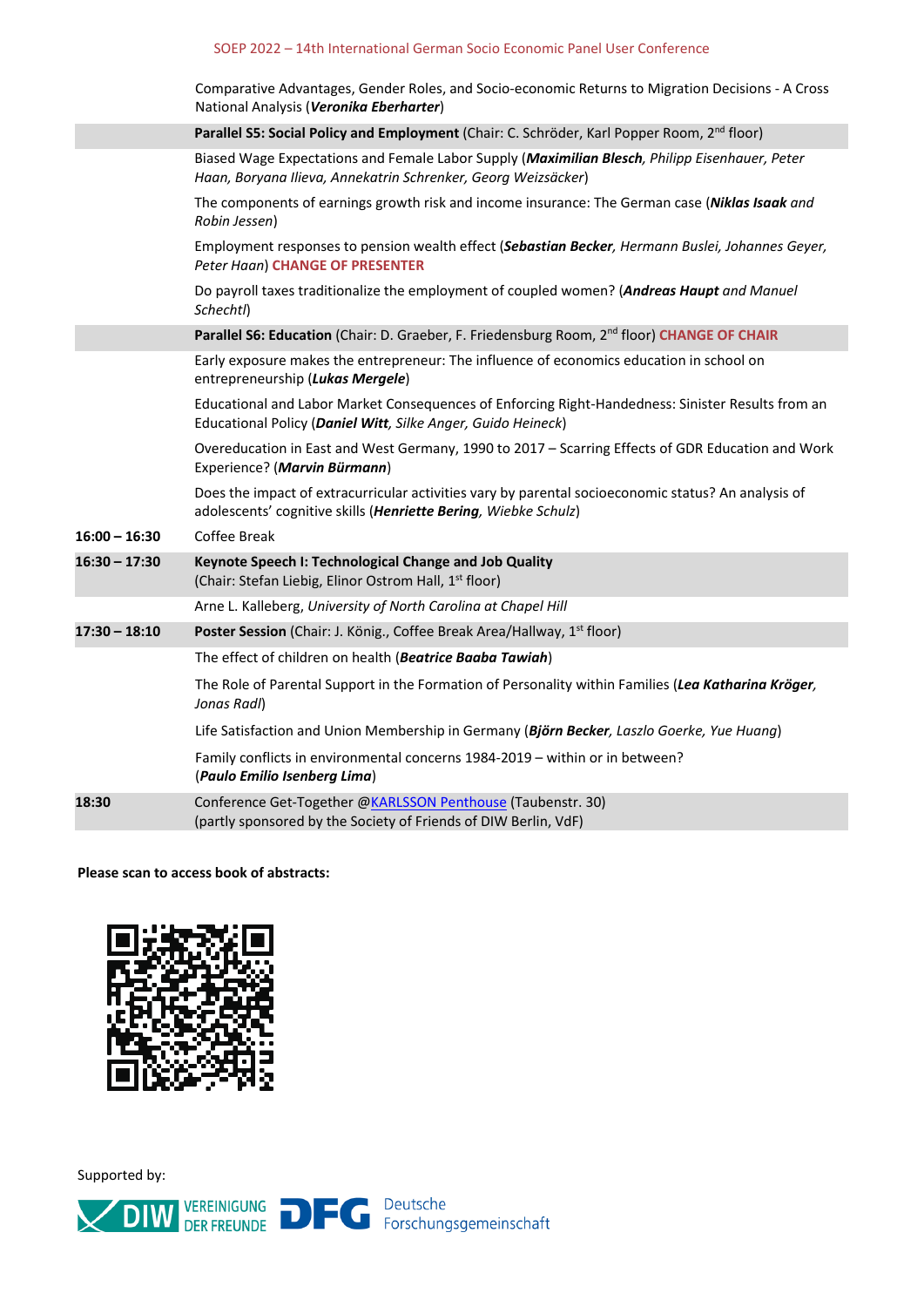#### SOEP 2022 – 14th International German Socio Economic Panel User Conference

#### **DETAILED TIMETABLE FRIDAY, JULY 1, 2022**

| $08:30 - 09:00$ | Registration (in front of Elinor Ostrom Hall, 1 <sup>st</sup> floor)                                                                                                                                                                          |
|-----------------|-----------------------------------------------------------------------------------------------------------------------------------------------------------------------------------------------------------------------------------------------|
|                 |                                                                                                                                                                                                                                               |
| $09:00 - 11:00$ | <b>Parallel Sessions</b><br>Parallel S7: Work Place and Geographical Context (Chair: M. Kroh, Karl Popper Room, 2 <sup>nd</sup> floor)                                                                                                        |
|                 | Sexual Orientation, Workplace Authority, and Occupational Gender Composition: Probability-Based<br>Evidence from Germany (Lisa de Vries and Stephanie Steinmetz)                                                                              |
|                 | Part-Time Pay – Do Workers learn from Peers? (Annekatrin Schrenker)                                                                                                                                                                           |
|                 | Better to be in the same boat: Positional envy in the workplace (Rosaria Distefano and Rossana Scebba)                                                                                                                                        |
|                 | Does Temporary Employment Increase Length of Commuting? Longitudinal Evidence from Australia and<br>Germany (Inga Laß, Thomas Skora, Heiko Rüger, Mark Wooden, and Martin Bujard)                                                             |
|                 | Parallel S8: Technology and Employment (Chair: C. Bartels, Room 3.3.002A-C, 3 <sup>rd</sup> floor)                                                                                                                                            |
|                 | Computers as Stepping Stones? Technological Change and Equality of Labor Market Opportunities<br>(Melanie Arntz, Cäcilia Lipowski, Guido Neidhöfer, Ulrich Zierahn)                                                                           |
|                 | Television and the Labor Market: Evidence from Natural Experiments in West and East Germany (Adrian<br>Chadi, Sven Hartmann, Manuel Hoffmann)                                                                                                 |
|                 | Industrial Robots, Workers' Safety, and Health (Rania Gihleb, Osea Giuntella, Luca Stella, Tianyi Wang)                                                                                                                                       |
|                 | "Schools of Democracy"? Evidence from the UK and Germany (Olena Bedasheva)                                                                                                                                                                    |
|                 | Parallel S9: Personality (Chair: D. Richter, F. Friedensburg Room, 2 <sup>nd</sup> floor)                                                                                                                                                     |
|                 | The Development of the Rank-Order Stability of the Big Five Across the Life Span (Ingo S. Seifert, Julia<br>M. Rohrer, Boris Egloff, Stefan C. Schmukle)                                                                                      |
|                 | Are the Supporters of Socialism the Losers of Capitalism? Conformism in East Germany and Transition<br>Success (Max Deter and Martin Lange)                                                                                                   |
|                 | A Meta-Analysis of Longitudinal Studies on the Temporal Stability of Risk Preference (Alexandra<br>Bagaïni, Yunrui Liu, Gayong Son, Madlaina Kapoor, Paul-Christian Bürkner, Rui Mata)                                                        |
|                 | International Spillovers of Russia's Invasion of Ukraine on Young People's Subjective Well-Being and<br>Social Trust (Silke Anger, Bernhard Christoph, Agata Galkiewicz, Shushanik Margaryan, Frauke Peter,<br>Malte Sandner, Thomas Siedler) |
| $11:00 - 11:30$ | <b>Coffee Break</b>                                                                                                                                                                                                                           |
| $11:30 - 12:30$ | Keynote Speech II: Gender, Parenthood and Class Specific Patterns of Digital Work:<br>A Comparative Perspective (Chair: David Richter, Elinor Ostrom Hall, 1 <sup>st</sup> floor)<br>Prof. Dr. Anja Abendroth, Bielefeld University           |
| $12:30 - 13:30$ | Lunch (Lunchbags at the Lounge, first floor)                                                                                                                                                                                                  |
| $13:30 - 15:30$ | <b>Parallel Sessions</b><br><b>Parallel S10: Migration II</b> (Chair: C. Kristen, Elinor Ostrom Hall, 1 <sup>st</sup> floor)                                                                                                                  |
|                 | Catching up or falling (further) behind? Migrant disparities in occupational prestige trajectories in<br>Germany (Yannick Harksen and Ansgar Hudde)                                                                                           |
|                 | Health policy and access to health care in Germany: a fragmented system for asylum seekers' health                                                                                                                                            |

(*Costanza Marconi*) Holding the Door Slightly Open: The German Guest-Workers Return Propensities and Determinants

(*Hend Sallam*)

Parallel S11: Wealth and Relative Income (Chair: M. Grabka, Karl Popper Room, 2<sup>nd</sup> floor)

New Insights into Augmented Wealth in Germany and its Trends Over Time *(Charlotte Bartels, Timm Bönke, Rick Glaubitz, Markus M. Grabka, Carsten Schröder*)

Perceived Relative Wealth and Risk Taking (*Dietmar Fehr and Yannick Reichlin*)

Your Place in the World - Relative Income and Global Inequality (*Dietmar Fehr, Johanna Mollerstrom, Ricardo Perez-Truglia*)

Contractual Savings for Housing as a Commitment Device (*Joonas Hirvonen*)